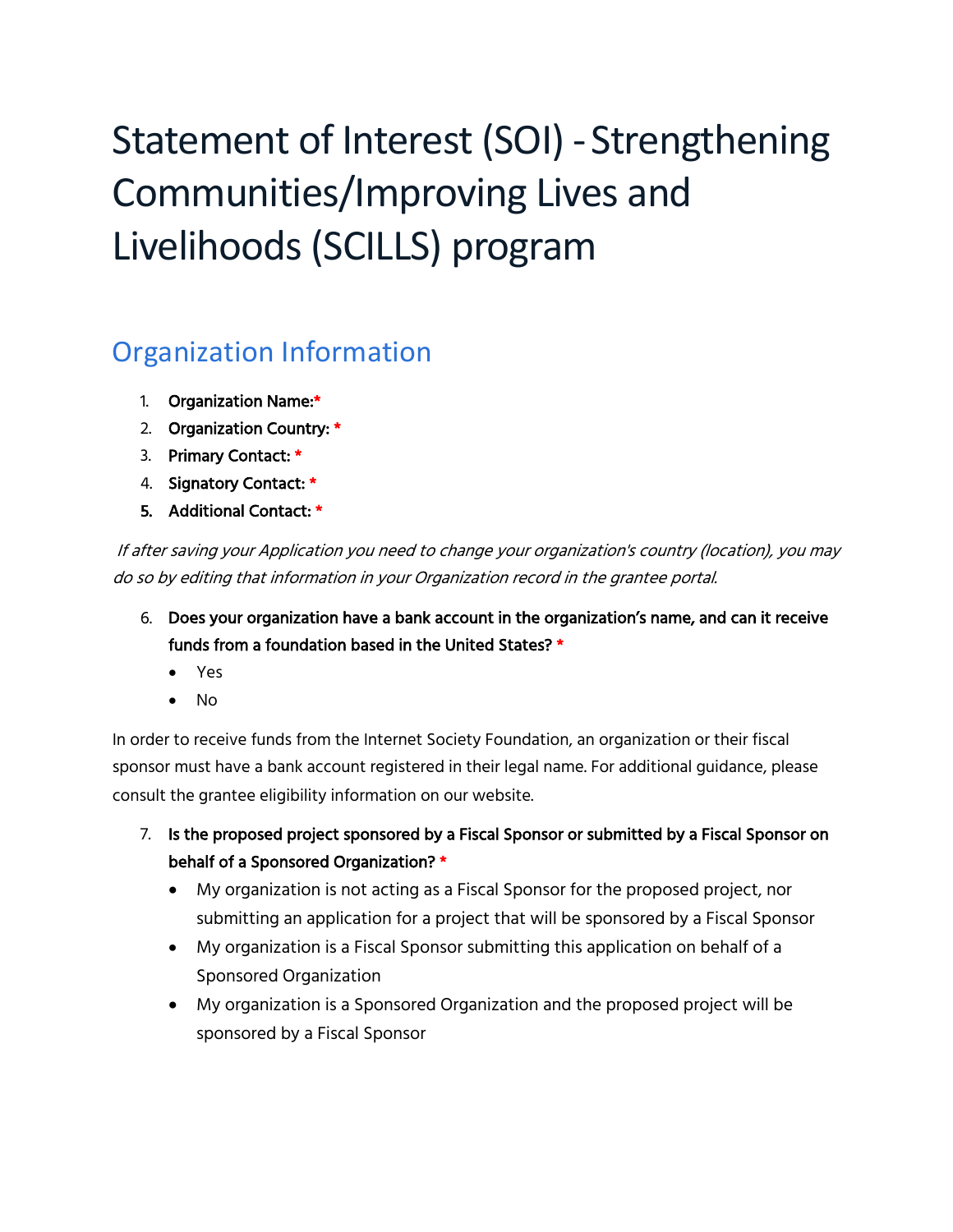#### If you are a Fiscal Sponsor:

### Please provide the following information about the Sponsored Organization: Address, website, name of Primary Contact, email, and phone number if available.

Please note: The Sponsored Organization must also register in Fluxx. Please ask them to do this prior to submitting this application if at all possible.

| <b>Organization Name</b>         |  |
|----------------------------------|--|
| <b>Street Address</b>            |  |
| City                             |  |
| State                            |  |
| Country                          |  |
| Tax ID / EIN (if applicable)     |  |
| Primary Contact First/Given Name |  |
| Primary Contact Last/Family Name |  |
| <b>Primary Contact Phone</b>     |  |
| <b>Primary Contact Email</b>     |  |

#### Contact Information

#### 8. Which of these statements accurately describes your organization? \*

- This is a 501c3 nonprofit organization (charitable organization based in the USA)
- The organization has had Equivalency Determination (ED) status currently or in the past (foreign equivalent to a USA-based nonprofit)
- The organization operates exclusively for charitable purposes (i.e., as a charitable nongovernmental organization) but has not yet gone through the ED process
- None of the above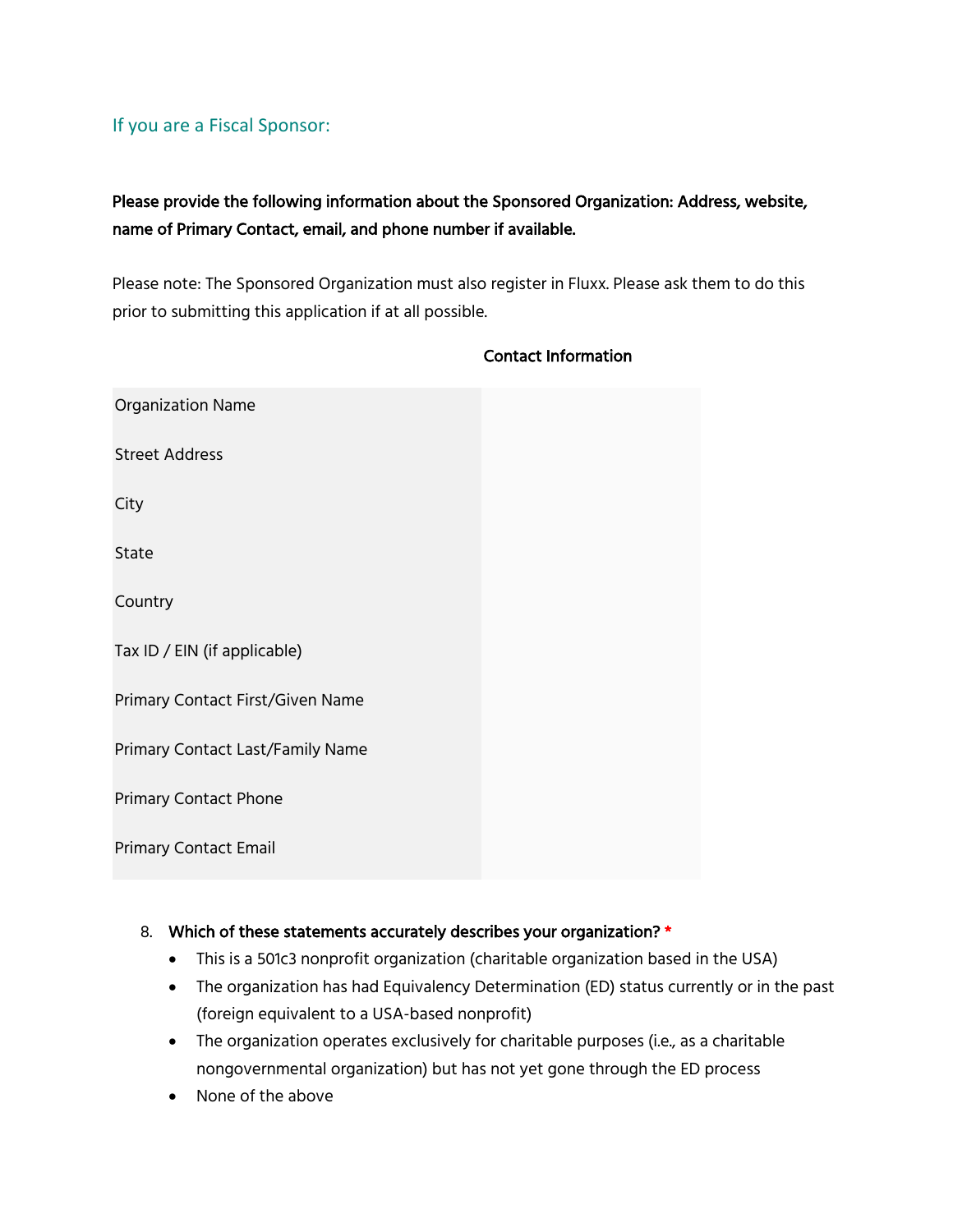Please note that if your organization is not deemed equivalent to a charitable nonprofit, you will become ineligible for funding. Details on how to demonstrate eligibility can be found here.

9. Please attach a copy of your organization's governing document (such as articles of incorporation, organizational charter, by-laws, or other). If you have multiple governing documents, please upload the one that most clearly and comprehensively outlines the organization's purpose and activities. This document is required.

[Document Upload button for Governing Documents - Required\* ]

10. In addition, you may choose to upload your organization's current financial statement and/or the list of your board of governing directors if you wish (These documents are optional at the Statement of Interest stage but will be required if you are selected to complete a Full Application.).

[Document Upload for:

- Organization's most current financial statement
- List of board of directors / governing officers]

You may upload other documents below by clicking on the + button.

As a supporting organization of the Internet Society (ISOC), the Internet Society Foundation must operate exclusively for the benefit of ISOC and follow special rules under U.S. tax laws. We make grants only to organizations whose purpose and activities (meaning the vision, mission, articles of incorporation/by-laws, core focus areas, and programming) closely relate with the purpose and activities of ISOC. For information on how to answer the brief alignment questions below please see our website.

#### 11. Please describe how your organization's core work is Internet-related. \*

- 12. Which of the following ISOC purposes and activities strongly aligns with your own? Please choose as many as apply. \*
	- Facilitate or support the technical evolution of the Internet as a research and education infrastructure.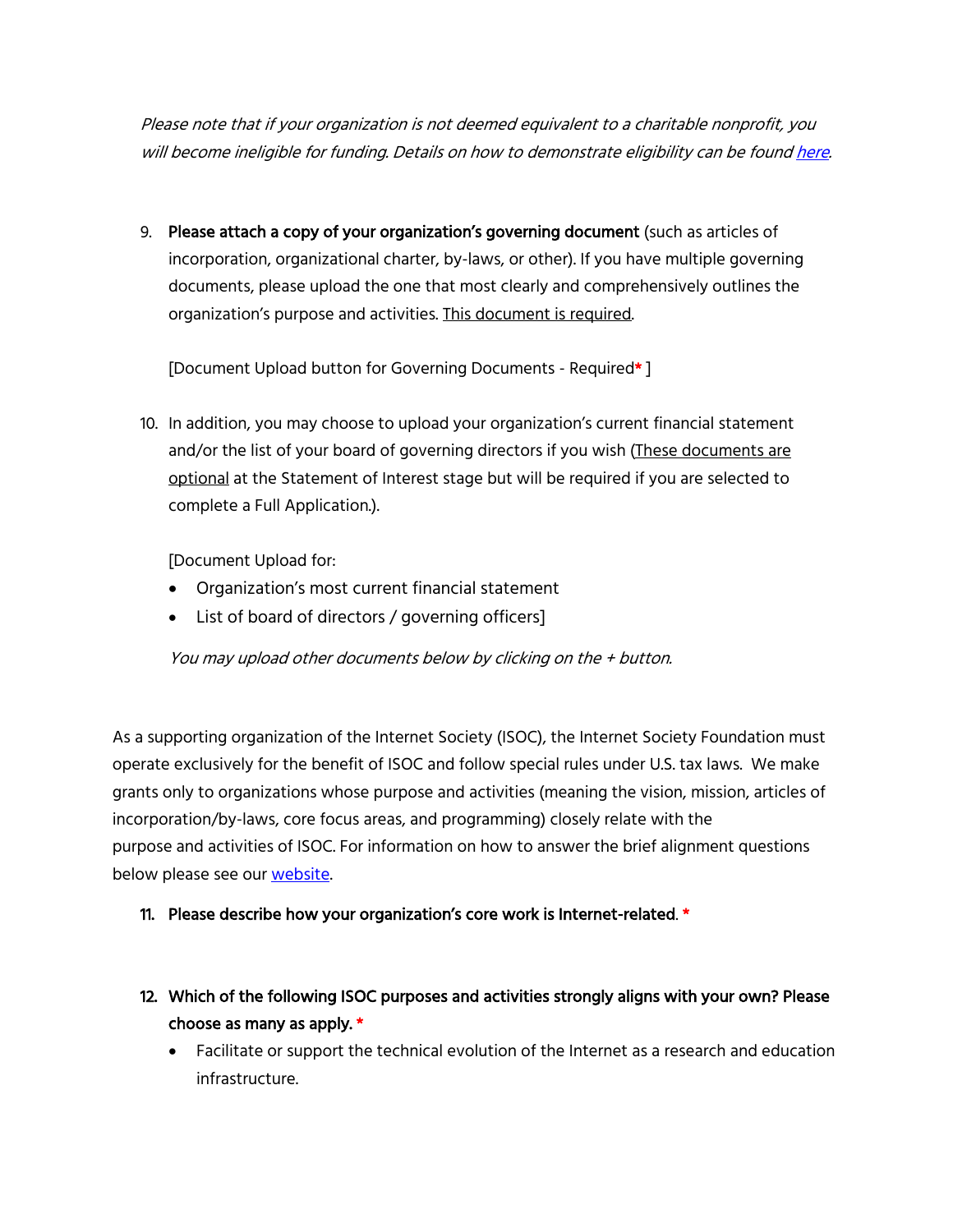- Stimulate the community in the evolution of the Internet or educate them in its use and application.
- Promote educational applications of the Internet.
- Help to promote open development, evolution or use of the Internet to benefit people.
- Connect unconnected communities and individuals to the Internet.
- Advocate for policy that is consistent with ISOC's view of the Internet.
- Advance the development and application of Internet infrastructure, technologies, or open standards, etc.
- 13. Please describe each of your choices in detail. How can you demonstrate alignment? Please cite specific language from your organization's official governing documents, mission statement, website, and/or other sources that describe your organization's purpose and activities. \*

## Statement of Interest

- 14. Project Title\*
- 15. What country will your project focus on? \*
	- Brazil
	- Ghana
	- Indonesia

#### 16. Project focus area(s) (Select all that apply)  $*$

- Economic Inclusion
- Education
- 17. Please attach a high-level project budget for this grant of up to \$250,000 USD over two years (24 months). Note: The budget can be in any format and can be high-level (general cost categories rather than detailed expense line items) at this stage. Budget should be in US Dollars. Selected grantees will implement their projects over the same two-year (24-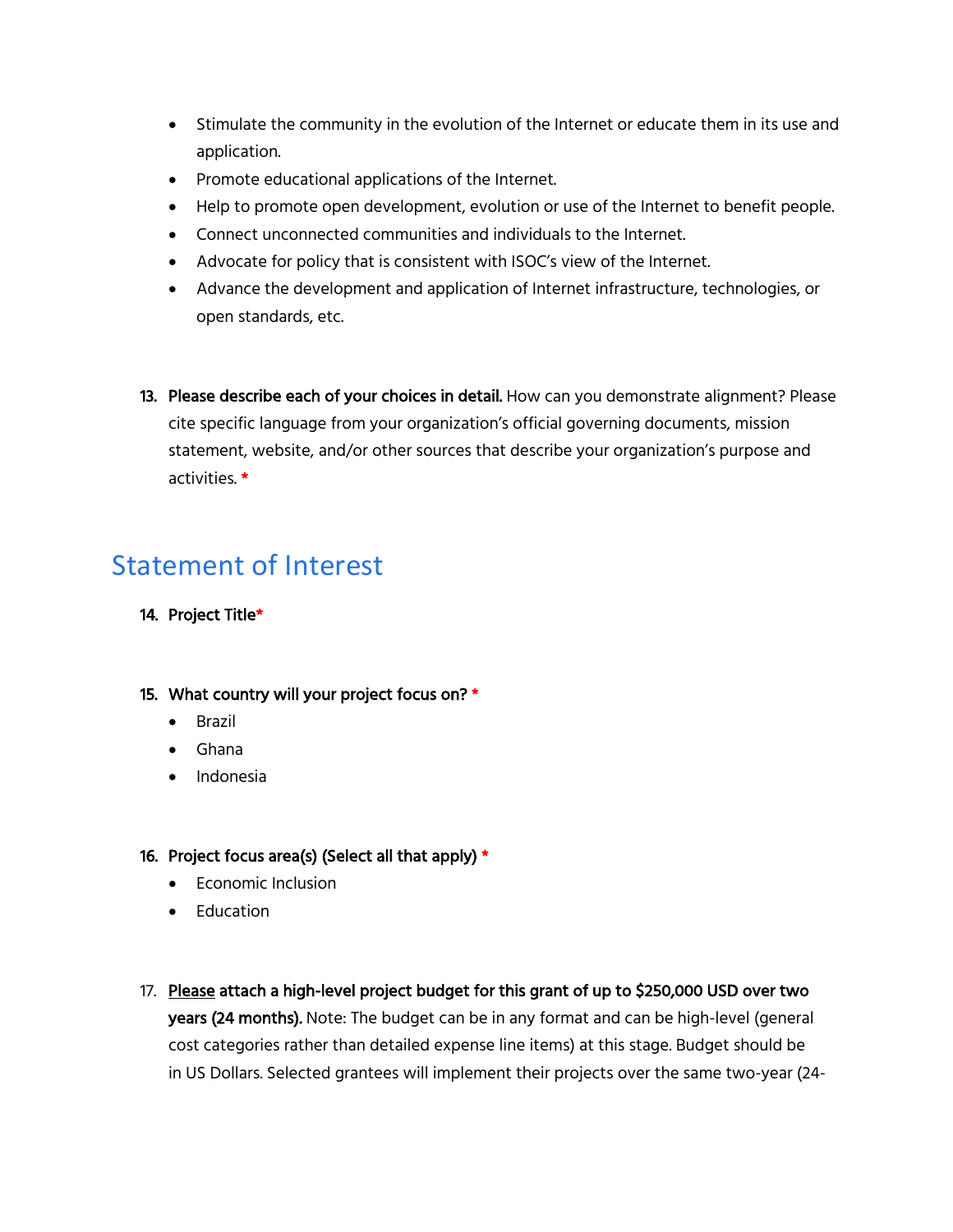month) period. In the 2022 cycle, projects will take place November 2022-October 2024. Please design your project budget for this time period. \*

[Document Upload button for Project Budget - Required\*]

- 18. What is the need or problem your project seeks to address? \*
- 19. What is the role of the Internet specifically in addressing this problem? Why is leveraging the Internet the optimal solution for this particular problem, versus other possible solutions or strategies? \*

#### 20. Describe your project, including all of the following components: \*

- Why? (Project goals and objectives)
- What? (Summary of proposed main activities or milestones)
- Who? (Who will execute? Who will partner? Who specifically will benefit?)
- Where? (What geography and /or in what community(ies) will the project take place?)
- How? (At a high level, what will success look like?)
- 21. How is your organization well positioned to do this work (such as your organization's experience managing grants, your role in the ecosystem, expertise with similar projects, relationships and past work in the community, skills of staff or partners, or other strengths and capacities)? \*
- 22. Optional: You may choose to attach an additional document that you feel would be helpful, such as a publication, project evaluation/analysis, project example, or report illustrating work relevant to the SCILLS program.

[Document Upload button for Application Documents]

23. How did you hear about this funding opportunity?  $*$